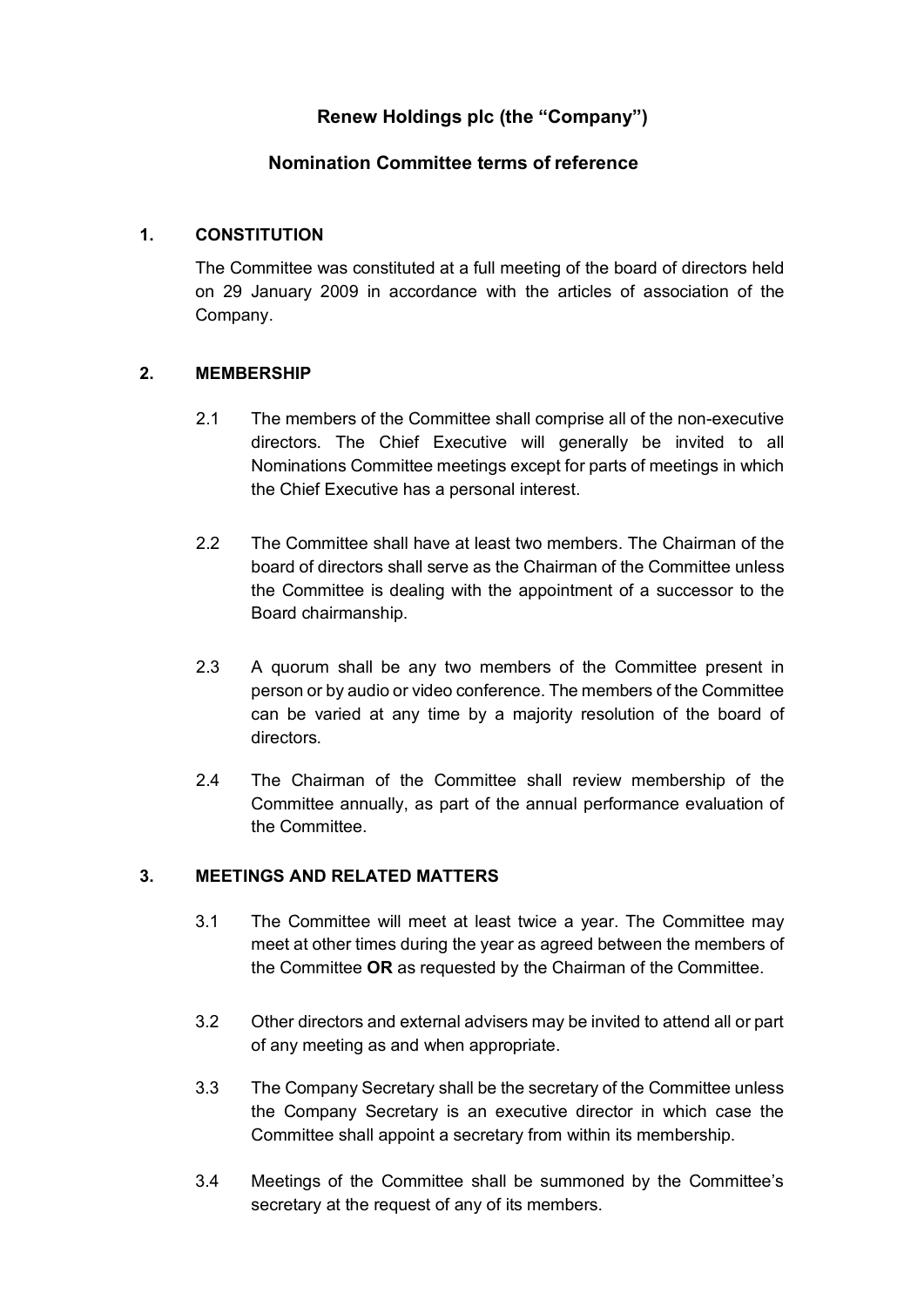- 3.5 No member of the Committee shall participate in the discussion of his/her own position.
- 3.6 Unless otherwise agreed, notice of each meeting confirming the venue, time and date, together with an agenda of the matters to be discussed at the meeting shall be forwarded to each member and any other person required to attend no later than one week before the date of the meeting. Any supporting papers shall be sent to each member of the Committee (as appropriate) at the same time.
- 3.7 Draft minutes of each meeting will be circulated to all members of the Committee. On finalisation and signature by the Chairman, the minutes of each meeting will be submitted to the board of directors as a formal record of the decisions of the Committee on behalf of the board of directors.

## **4. VOTING ARRANGEMENTS**

- 4.1 Each member of the Committee shall have one vote which may be cast on matters considered at the meeting. Votes can only be cast by members attending a meeting of the Committee (whether in person or by audio or video conference).
- 4.2 If a matter that is considered by the Committee is one where a member of the Committee, either directly or indirectly has a personal interest, that member shall not be permitted to vote at the meeting.
- 4.3 Save where they have a personal interest, the Chairman will have a casting vote.
- 4.4 The Chairman of the Committee may ask any attendees of a Committee meeting to leave the meeting to allow discussions of matters relating to them.

### **5. DUTIES**

### 5.1 **Composition of the Board**

The Committee shall:

- (a) regularly review the structure, size and composition (including the skills, experience, independence, knowledge and diversity) required of the board compared to its current position and make recommendations to the board with regard to any changes;
- (b) keep under review the leadership needs of the organisation, both executive and non-executive, with a view to ensuring the continued ability of the organisation to compete effectively in the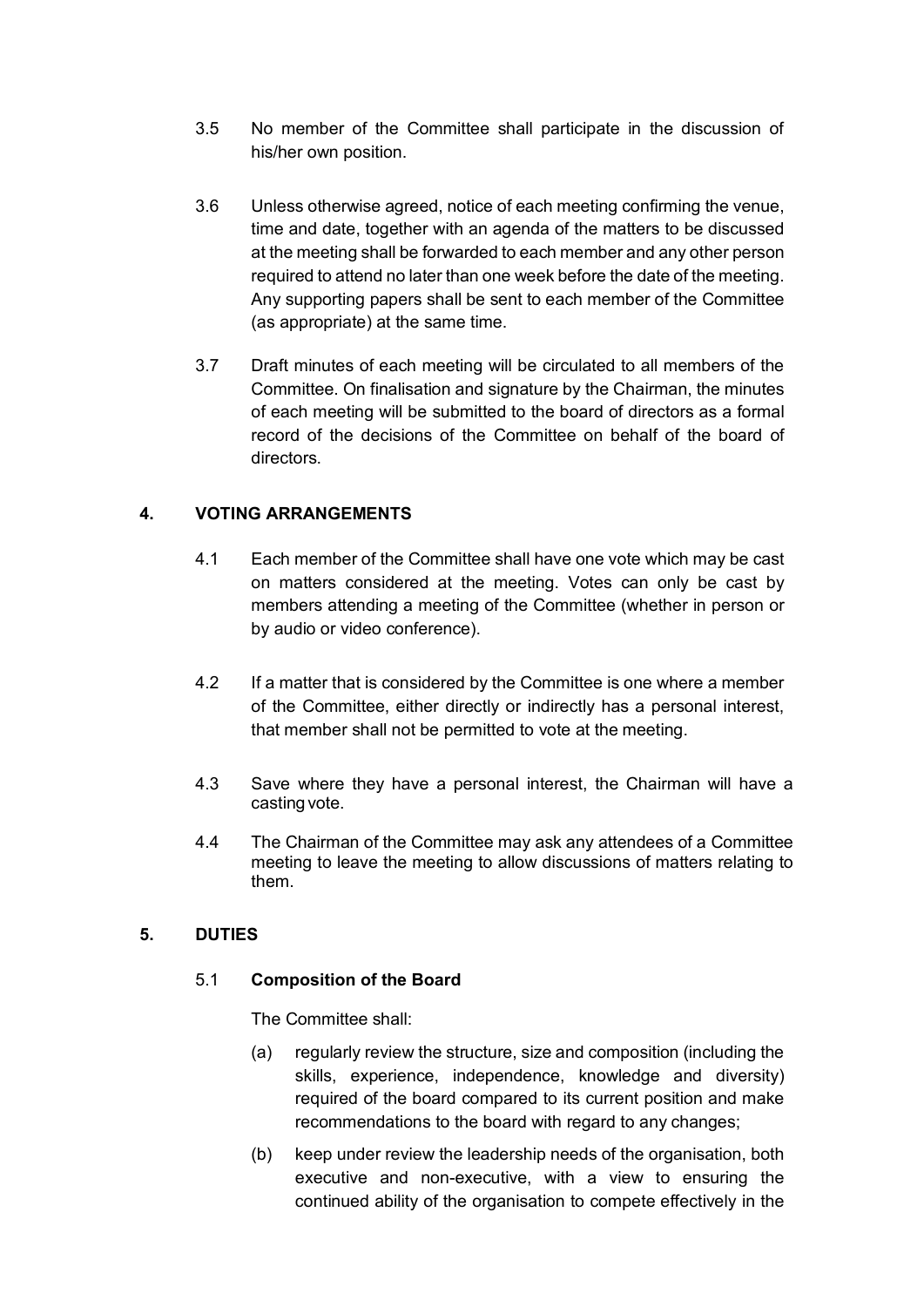marketplace;

(c) keep up to date and fully informed about strategic issues and commercial changes affecting the company and the market in which it operates.

#### **5.2 Succession planning**

The Committee shall:

(a) give full consideration to succession planning for directors and other senior executives in the course of its work, taking into account the challenges and opportunities facing the company, and what skills and expertise are therefore needed on the board in the future.

### **5.3 Appointments to the Board**

The Committee shall:

- (a) be responsible for identifying and nominating, for the approval of the board, candidates to fill board vacancies as and when they arise;
- (b) before appointment is made by the board, evaluate the balance of skills, independence, knowledge, experience and diversity on the board, and, in the light of this evaluation prepare a description of the role and capabilities required for a particular appointment. In identifying suitable candidates the Committee shall:
	- (i) use such methods as it deems appropriate, including the use of open advertising or the services of external advisers to facilitate the search;
	- (ii) consider candidates from a wide range of backgrounds; and
	- (iii) consider candidates on merit and against objective criteria, with due regard for the benefits of diversity on the Board, taking care that appointees have enough time available to devote to the position;
- (c) obtain details of and review any interests the candidate may have which conflict or may conflict with the interests of the Company. The Committee shall consider whether, despite any such conflict, there are nevertheless grounds for recommending the candidate for appointment and for the board to authorise the relevant conflict. The Committee shall as part of any proposal to the board for appointment of the relevant candidate explain these grounds and make recommendations as to the terms and conditions on which any authorisation of the conflict should be given by the board.
- (d) Keep under review the number of external directorships held by each director;
- (e) review annually the time required from non-executive directors.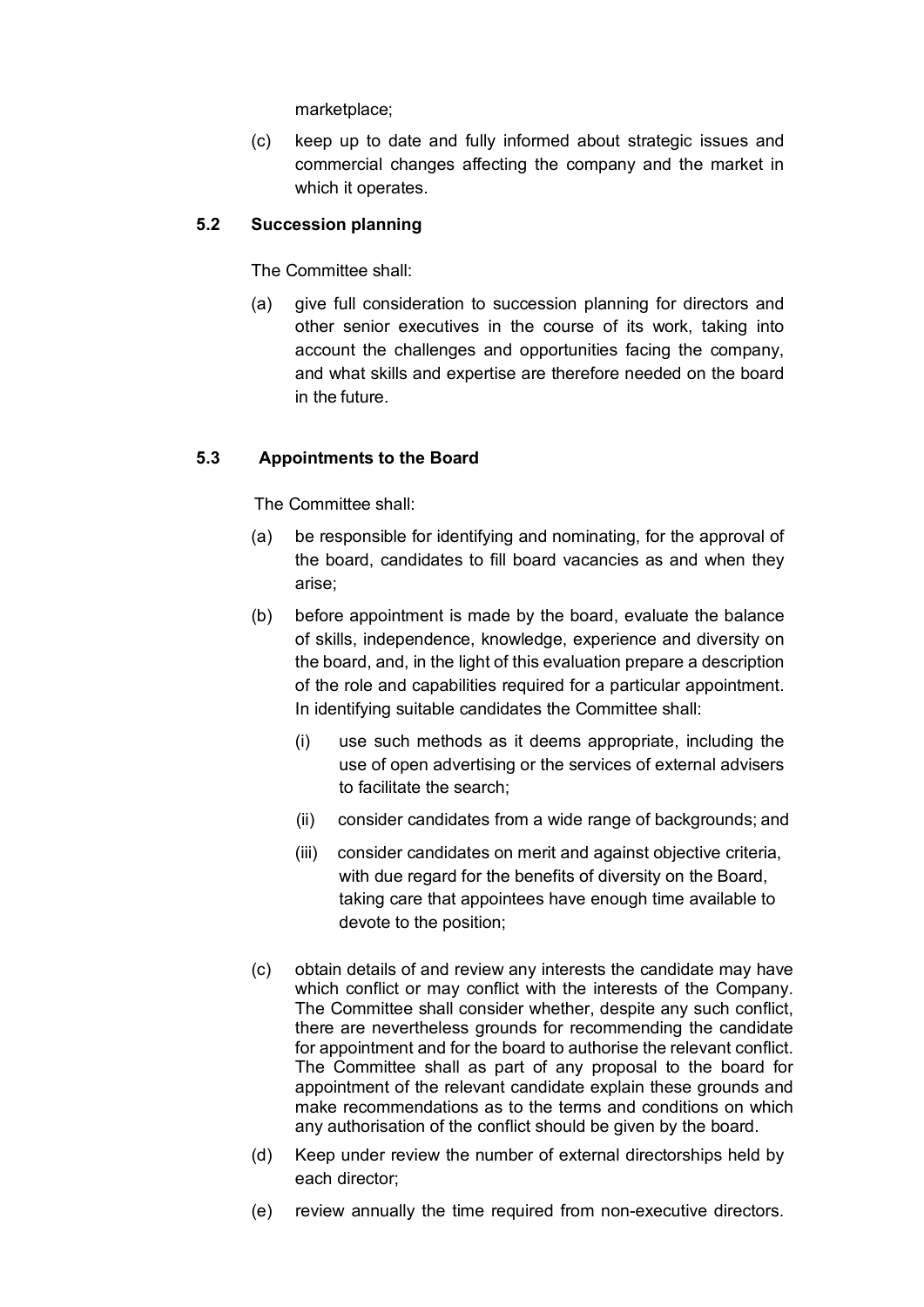Performance evaluation should be used to assess whether the non-executive directors are spending enough time to fulfil their duties; and

(f) ensure that on appointment to the board, non-executive directors receive a formal letter of appointment setting out clearly what is expected of them in terms of time commitment, committee service and involvement outside board meetings.

#### **6. BOARD RECOMMENDATIONS**

- 6.1 The Committee shall also make recommendations to the board concerning:
	- (a) formulating plans for succession for both executive and nonexecutive directors and other senior management, in particular for the key roles of Chairman and Chief Executive;
	- (b) suitable candidates for the role of senior independent director;
	- (c) membership of the Audit and Remuneration Committees, in consultation with the chairs of those committees;
	- (d) the re-appointment of any non-executive director at the conclusion of their specified term of office having given due regard to their performance and ability to continue to contribute to the board in the light of the knowledge, skills and experience required whilst considering the need for progressive refreshing of the Board;
	- (e) the re-election by shareholders of any director under the 'retirement by rotation' provisions in the company's articles of association having due regard to their performance and ability to continue to contribute to the board in the light of the knowledge, skills and experience required;
	- (f) any matters relating to the continuation in office of any director at any time including the suspension or termination of service of an executive director as an employee of the company subject to the provisions of the law and their service contract; and
	- (g) the appointment of any director to executive or other office.
- 6.2 To consider such other matters as may be requested by the board of directors.

### **7. AUTHORITY**

The Committee is authorised by the board of directors to examine any activity within its terms of reference and is authorised to have unrestricted access to the company's external auditors and to obtain, at the company's expense, professional advice on any matter within its terms of reference. The Committee is authorised to seek any information it requires from any employee or director,